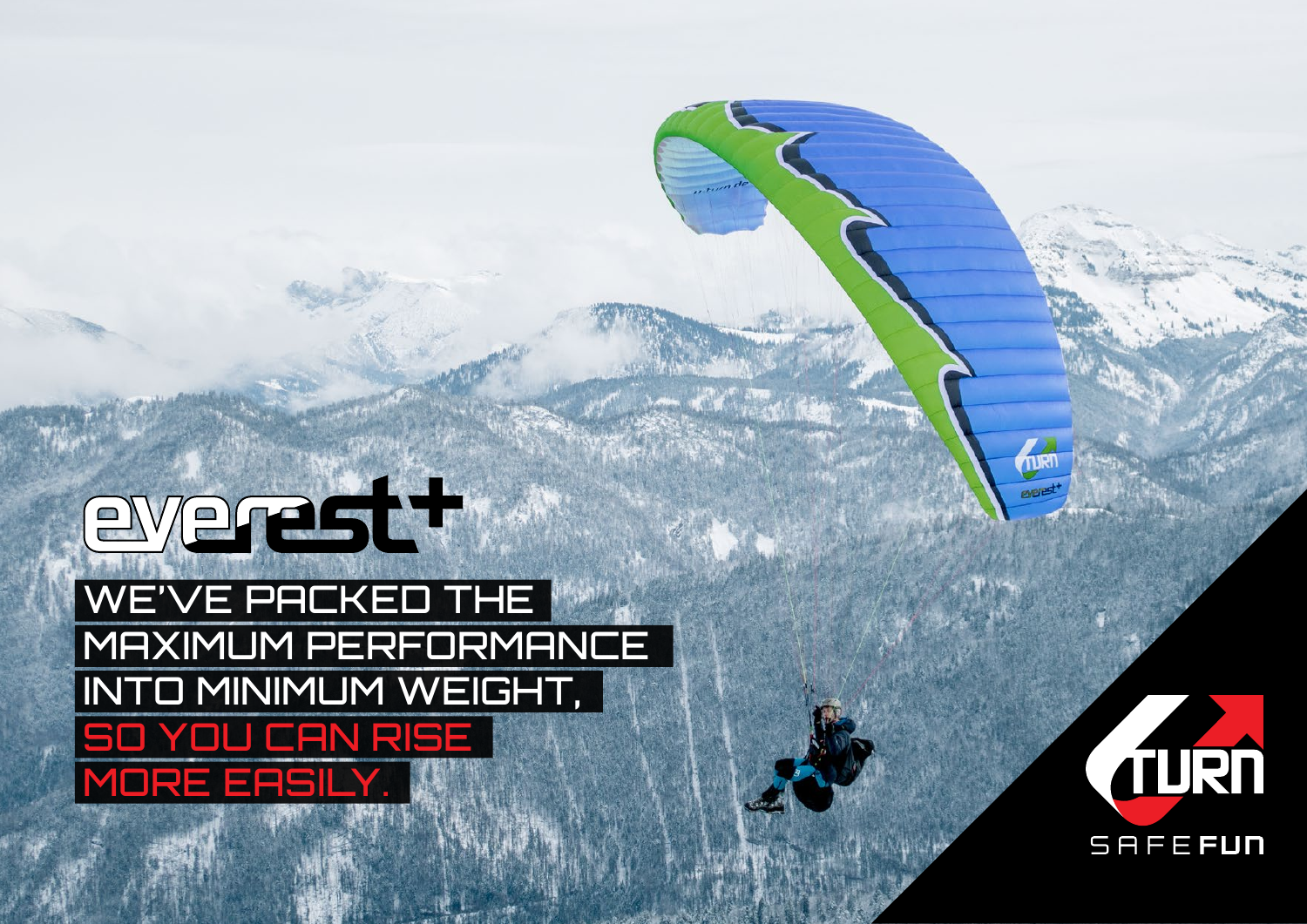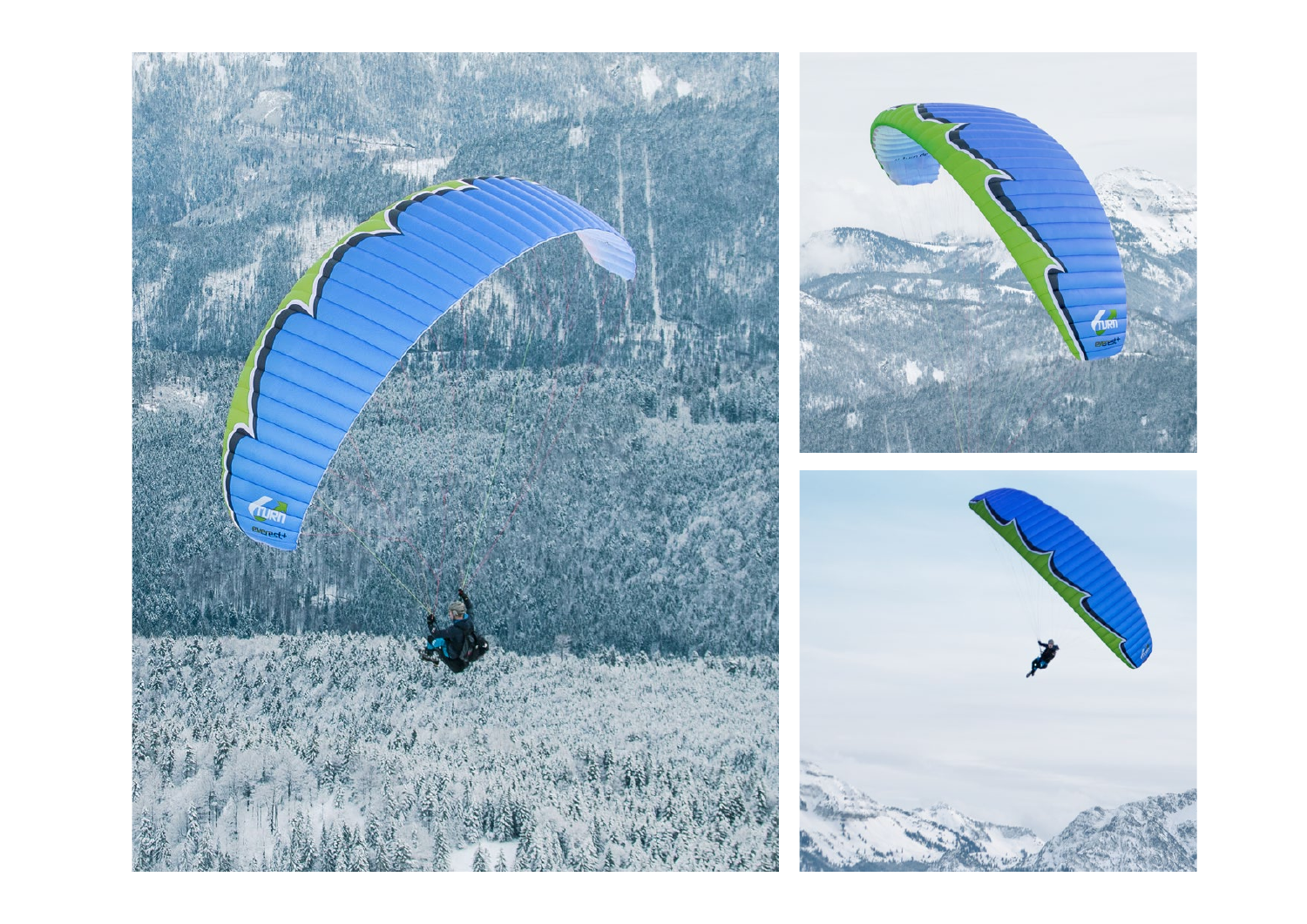## **EVEREST**+ Maximum performance, minimal weight (from 1,98 kg)



The EVEREST+ is built for pure hunger for experience outside of any and all conventions. The wing offers you the freedom to keep all your options open through its minimal pack weight. May it be in the reliable thermal spots, travelling or at alpine adventures. Based on the successful Hike&Fly wing Everest the plus provides even more flight fun, more handling and even smaller pack size. A new line concept with three covered main lines per riser and a new light weight clothing are what make the upgrade perfect.

The Everest belongs to the lightest full value gliders in the world. The wing has a huge fan community, because the lightweight miracle additionally convinces with outstanding glide- and rise features. The wing is designed for the hard alpine usage, although it was consciously meant for the everyday use. In favor

The EVEREST+ offers maximum performance at a minimum weight. The wing is aimed at all experienced pilots who want to redefine freedom – with the possibility to operate unlimitedly. On the mountain, travelling and when flying in the reliable thermal spots.

of the ideal durability, a few more grams additional weight were accepted.

Following the motto "make the best even better", the newest version EVEREST+ surpasses itself and therefore plays in a separate

class. Of course the basic features should not only be kept through the upgrade but even be improved – and that was definitely achieved with the plus. The canopy deforms considerably less than its predecessor and remains calm even when in turbulent conditions. Should a pressure balance be needed after all, the extremely light canopy opens quick as lightning and still soft. Additionally the wing almost doesn't turn away, even during heavy collapses, which guarantees a big safety-plus especially when flying close to rocks in alpine flights. The subtle and direct handling with short control ways and precise reactions of the wing remained. A fat plus is also appropriate when it comes to the starting features. The light canopy rises problem-free, even in zero wind, to the zenith

of the pilot and offers an exceptionally easy start behavior, even in demanding alpine conditions.

What also remained of the base is the layout, number of cells, and AR. Chief designer Ernst Strobl counts on the new line geometry of the upgrade with three covered main lines. That is not only providing an easier handling during the start on the ground and when doing Big Ears, but also has an overall positive impact on the flying characteristics. At the same time 12 m of lines were saved, through which, combined with the lower diameter, the drag of the lines could be reduced by as much as 8 %. The line attachment points for the A- and B- lines are completely hung up on the profile, that saves material on the V rips and raises the weight distribution per line attachment on the profile. The modified pre-tensioning of the wing and the lighter Precision Profile Nose (PPN) are enabling an ideal flow around the profile. Elaborate new calculations of the cross aeration through the High Pressure Crossport Design (HPCD) are helping the wing to a balanced internal pressure.

At the material mix of the EVEREST+ a special focus was placed upon the durability and profile fidelity and not just the weight reduction. Instead the proven long term endurance of the materials was in the center of attention. The used light material Dokdo 10D has a double-sided coating and is not only the lightest material on the market, but also superior to customary materials in the matter of porosity. The design is consciously limited to the heavily loaded front part of the upper sail, where the hard-wearing Dokdo 20 was used.

The EVEREST+ offers maximum performance at a minimum weight. The wing is aimed at all experienced pilots who want to redefine freedom – with the possibility to operate unlimitedly. On the mountain, travelling and when flying in the reliable thermal spots.

The EVEREST+ is available in the four sizes 16, 19, 21 and 23 and thereby covers a weight range of 50 – 120 kg.

Schedule your test flight and experience the lightweight miracle yourself!

For more information visit www.u-turn.de